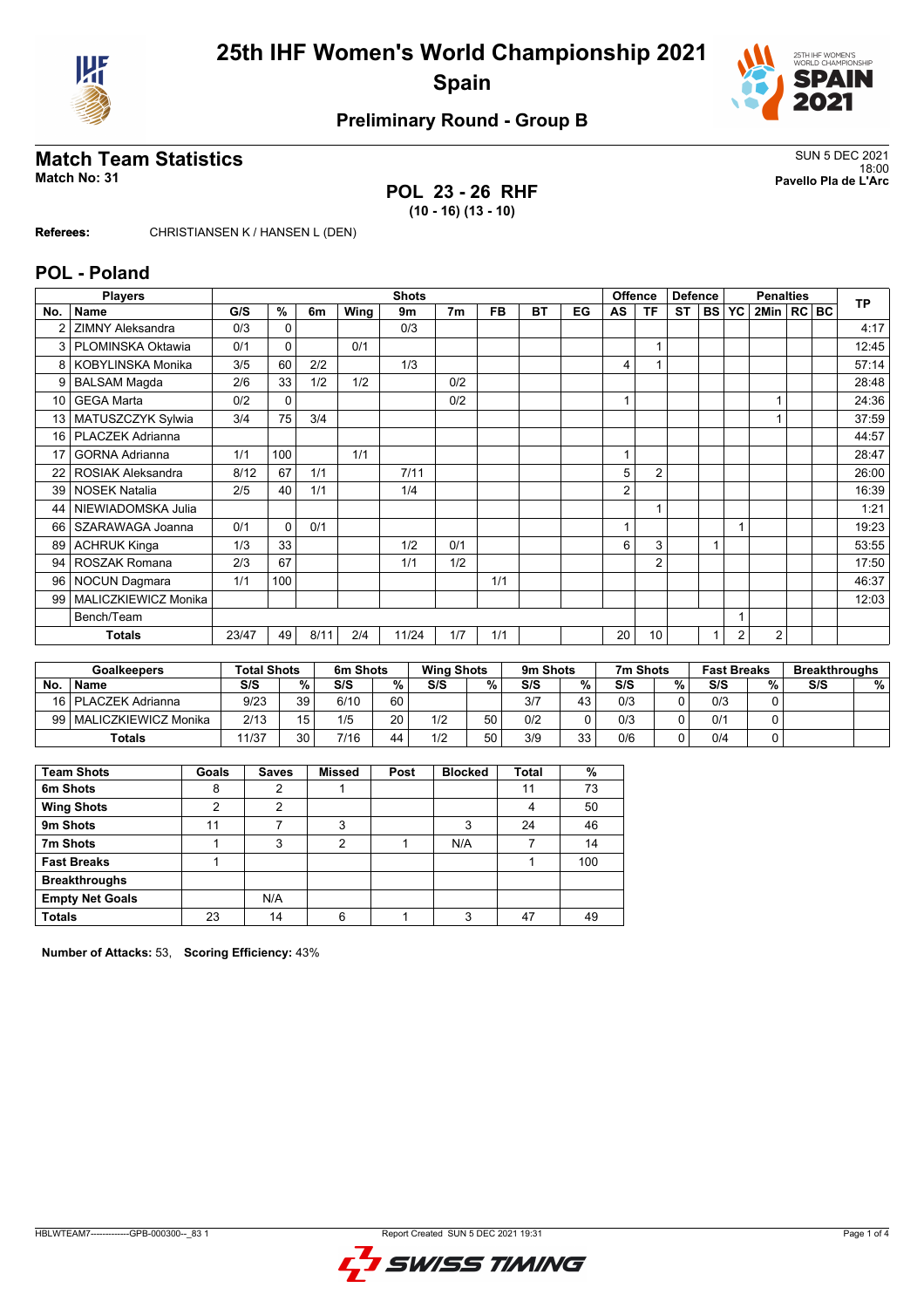

# **25th IHF Women's World Championship 2021 Spain**



## **Preliminary Round - Group B**

# **Match Team Statistics** SUN 5 DEC 2021

**POL 23 - 26 RHF (10 - 16) (13 - 10)**

**Shots Distribution**

18:00 **Match No: 31 Pavello Pla de L'Arc**

**Referees:** CHRISTIANSEN K / HANSEN L (DEN)

#### **POL - Poland**

| <b>Players</b><br>Goals / Shots |     |                    |                      |                                         |                                   |                                        |                 |                    |              |
|---------------------------------|-----|--------------------|----------------------|-----------------------------------------|-----------------------------------|----------------------------------------|-----------------|--------------------|--------------|
| 2 ZIMNY A                       |     | 3 PLOMINSKA O      |                      | 8 KOBYLINSKA M                          | 9 BALSAM M                        | 10 GEGA M                              | 13 MATUSZCZYK S |                    | 16 PLACZEK A |
|                                 |     |                    |                      | 2/2                                     | $\sqrt{2/2}$                      |                                        | 1/1             |                    |              |
| $\blacksquare$ 0/1              |     |                    |                      |                                         |                                   | $\blacksquare$ $\blacksquare$ 0/1      |                 |                    |              |
|                                 | 0/1 | ı r                | 0/1                  | $\blacksquare$ 1/1                      | $\blacksquare$ $\blacksquare$ 0/2 | 0/1<br>n e                             | 2/2<br>U 11     | 0/1<br>ХH          |              |
| 1-Missed                        |     |                    |                      |                                         | 2-Blocked 1-Missed                | 1-Missed                               |                 |                    |              |
| 17 GORNA A                      |     | 22 ROSIAK A        |                      | 39 NOSEK N                              |                                   | 44 NIEWIADOMSKA J<br>66 SZARAWAGA J    | 89 ACHRUK K     |                    | 94 ROSZAK R  |
|                                 |     | 1/1                |                      | $2/2$ $2/2$                             | $\overline{0/1}$                  | $\mathbf{L}$ , $\mathbf{0}/\mathbf{1}$ |                 | $\overline{1/1}$   | $1/1$ L      |
| 1/1                             |     |                    |                      | $2/2$ $\blacksquare$ $\blacksquare$ 0/1 | 0/1                               |                                        |                 |                    |              |
|                                 |     | $\blacksquare$ 2/2 | $1/3$ $\blacksquare$ |                                         | . .                               | u n                                    |                 |                    | 1/1          |
|                                 |     | 2-Missed           |                      |                                         |                                   |                                        | 1-Post          | 1-Blocked 1-Missed |              |

| 96 NOCUN D | 99 MALICZKIEWICZ M |  |  |  |  |  |  |  |
|------------|--------------------|--|--|--|--|--|--|--|
|            |                    |  |  |  |  |  |  |  |
|            |                    |  |  |  |  |  |  |  |
| 1/1        |                    |  |  |  |  |  |  |  |

**Team** Goals / Shots



Saves / Shots

| 1/7  |     | 0/3 |
|------|-----|-----|
| 1/3  | 0/1 | 2/4 |
| 5/10 | 2/3 | 0/6 |

| 16 PLACZEK A       |     |                  |
|--------------------|-----|------------------|
| 0/2                |     | 0/1              |
| 1/3                | 0/1 | 2/4              |
| 5/7                | 1/2 | 0/3              |
| 99 MALICZKIEWICZ M |     |                  |
| 1/5                |     | $\overline{0/2}$ |
|                    |     |                  |
|                    |     |                  |

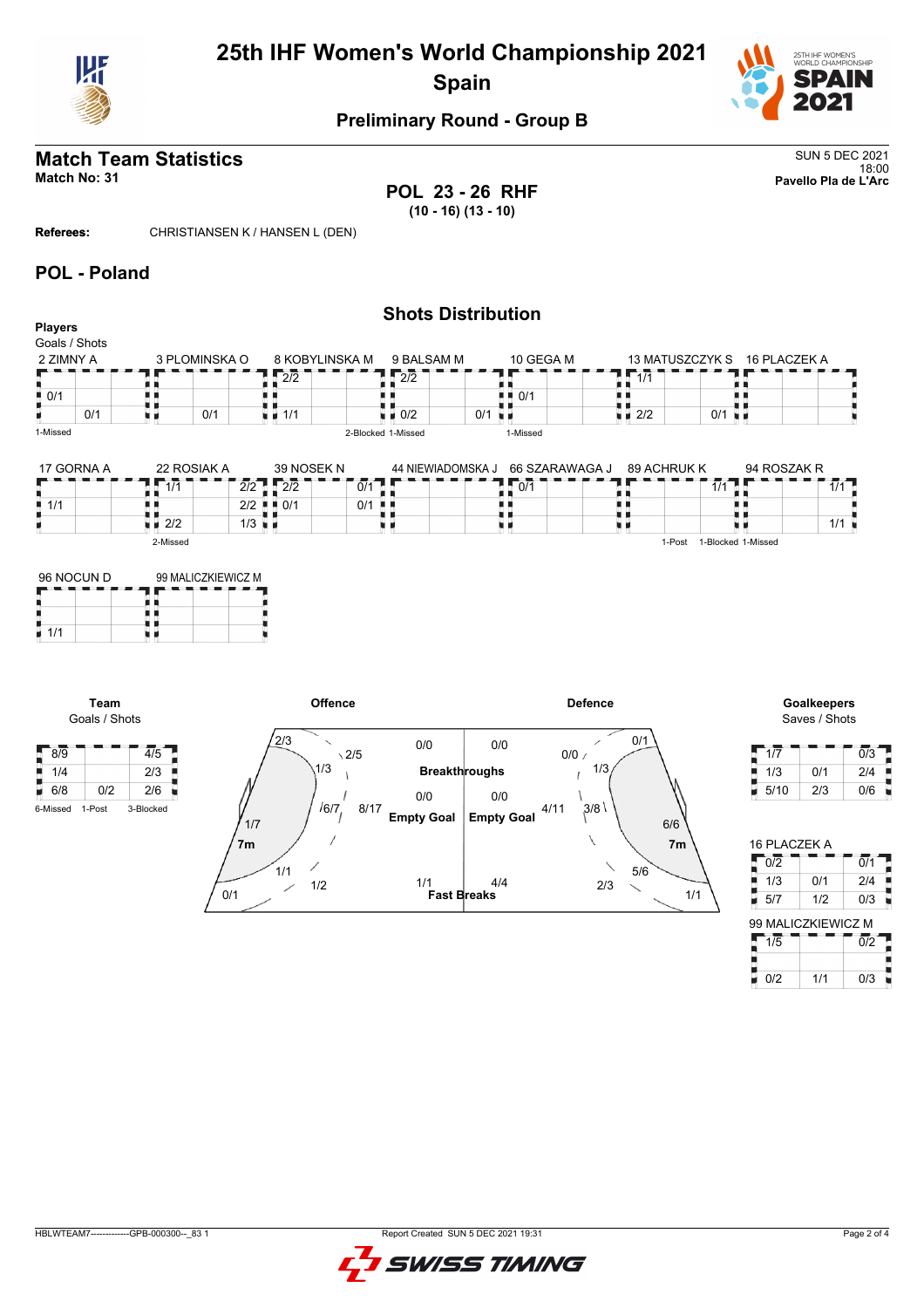



# **Preliminary Round - Group B**

## **Match Team Statistics** SUN 5 DEC 2021

**POL 23 - 26 RHF (10 - 16) (13 - 10)**

18:00 **Match No: 31 Pavello Pla de L'Arc**

**Referees:** CHRISTIANSEN K / HANSEN L (DEN)

#### **RHF - RHF**

|                 | <b>Players</b>            |       | <b>Shots</b> |      |      |      |                |           |           |    |                | Offence<br><b>Defence</b> |           |                | <b>Penalties</b> |                |  |  | <b>TP</b> |
|-----------------|---------------------------|-------|--------------|------|------|------|----------------|-----------|-----------|----|----------------|---------------------------|-----------|----------------|------------------|----------------|--|--|-----------|
| No.             | <b>Name</b>               | G/S   | %            | 6m   | Wing | 9m   | 7 <sub>m</sub> | <b>FB</b> | <b>BT</b> | EG | AS             | <b>TF</b>                 | <b>ST</b> | <b>BS</b>      | <b>YC</b>        | 2Min   RC   BC |  |  |           |
| 3               | <b>GORSHKOVA Polina</b>   |       |              |      |      |      |                |           |           |    |                |                           |           |                |                  |                |  |  | 29:48     |
| 11              | <b>LAGINA Anastasija</b>  |       |              |      |      |      |                |           |           |    | 2              |                           |           |                |                  |                |  |  | 39:29     |
| 23              | MIKHAYLICHENKO Elena      | 4/8   | 50           | 2/3  |      | 2/5  |                |           |           |    | $\overline{2}$ | 5                         |           |                |                  |                |  |  | 51:06     |
| 25              | FOMINA Olga               | 3/3   | 100          |      |      | 1/1  |                | 2/2       |           |    |                |                           |           |                |                  |                |  |  | 36:55     |
| 31              | SABIROVA Karina           | 2/5   | 40           | 2/5  |      |      |                |           |           |    |                | $\overline{2}$            |           |                |                  |                |  |  | 24:59     |
| 33              | <b>ILINA Ekaterina</b>    | 8/12  | 67           | 2/3  |      | 0/3  | 6/6            |           |           |    | 9              |                           |           |                |                  |                |  |  | 44:19     |
| 35 <sub>1</sub> | KIRDIASHEVA Valeriia      | 0/1   | $\mathbf{0}$ |      |      | 0/1  |                |           |           |    |                |                           |           |                |                  |                |  |  | 7:55      |
| 36 <sup>1</sup> | MANAGAROVA Iuliia         | 1/1   | 100          |      |      |      |                | 1/1       |           |    | 2              |                           |           |                |                  |                |  |  | 20:08     |
| 39              | SKOROBOGATCHENKO Antonina | 5/8   | 63           | 1/3  | 1/1  | 3/4  |                |           |           |    | 3              | $\overline{2}$            |           |                |                  |                |  |  | 41:32     |
| 41              | <b>NIKITINA Veronika</b>  |       |              |      |      |      |                |           |           |    |                |                           |           |                |                  |                |  |  | 6:36      |
| 51              | <b>TAZHENOVA Milana</b>   |       |              |      |      |      |                |           |           |    |                |                           |           |                |                  |                |  |  | 8:57      |
| 67              | ILLARIONOVA Anastasiia    | 1/2   | 50           | 1/2  |      |      |                |           |           |    |                |                           |           | $\overline{2}$ |                  |                |  |  | 38:53     |
| 76              | ZELENKOVA Ekaterina       |       |              |      |      |      |                |           |           |    |                |                           |           |                |                  |                |  |  |           |
| 86              | <b>SHCHERBAK Olga</b>     | 2/2   | 100          | 1/1  |      |      |                | 1/1       |           |    | 4              |                           |           |                |                  |                |  |  | 24:41     |
| 96              | <b>MARKOVA Iuliia</b>     | 0/1   | 0            |      | 0/1  |      |                |           |           |    |                |                           |           |                |                  |                |  |  | 27:12     |
| 99              | <b>KAPLINA Polina</b>     |       |              |      |      |      |                |           |           |    |                |                           |           |                |                  |                |  |  | 17:30     |
|                 | Bench/Team                |       |              |      |      |      |                |           |           |    |                |                           |           |                |                  |                |  |  |           |
|                 | <b>Totals</b>             | 26/43 | 60           | 9/17 | 1/2  | 6/14 | 6/6            | 4/4       |           |    | 24             | 13                        |           | 3              |                  | 3              |  |  |           |

| <b>Goalkeepers</b> |                        | <b>Total Shots</b> |    | 6m Shots |    | <b>Wing Shots</b> |    | 9m Shots |      | 7m Shots |     | <b>Fast Breaks</b> |   | <b>Breakthroughs</b> |   |
|--------------------|------------------------|--------------------|----|----------|----|-------------------|----|----------|------|----------|-----|--------------------|---|----------------------|---|
| <b>No</b>          | <b>Name</b>            | S/S                | %  | S/S      | %  | S/S               | %. | S/S      | $\%$ | S/S      | %   | S/S                | % | S/S                  | % |
|                    | 11   LAGINA Anastasija | 8/24               | 33 | 2/10     | 20 | 1/2               | 50 | 2/8      | 25   | 3/4      | 75. |                    |   |                      |   |
|                    | 99   KAPLINA Polina    | 6/13               | 46 |          |    | 1/2               | 50 | 5/10     | 50   |          |     | 0/1                |   |                      |   |
|                    | <b>Totals</b>          | 14/37              | 38 | 2/10     | 20 | 2/4               | 50 | 7/18     | 39   | 3/4      | 75  | 0/1                |   |                      |   |

| <b>Team Shots</b>      | Goals | <b>Saves</b> | <b>Missed</b> | Post | <b>Blocked</b> | <b>Total</b> | %   |
|------------------------|-------|--------------|---------------|------|----------------|--------------|-----|
| 6m Shots               | 9     |              |               |      |                | 17           | 53  |
| <b>Wing Shots</b>      |       |              |               |      |                | 2            | 50  |
| 9m Shots               | 6     | 3            | 2             | 2    |                | 14           | 43  |
| 7m Shots               | 6     |              |               |      | N/A            | 6            | 100 |
| <b>Fast Breaks</b>     | 4     |              |               |      |                | 4            | 100 |
| <b>Breakthroughs</b>   |       |              |               |      |                |              |     |
| <b>Empty Net Goals</b> |       | N/A          |               |      |                |              |     |
| <b>Totals</b>          | 26    | 11           | 3             | c    |                | 43           | 60  |

**Number of Attacks:** 53, **Scoring Efficiency:** 49%